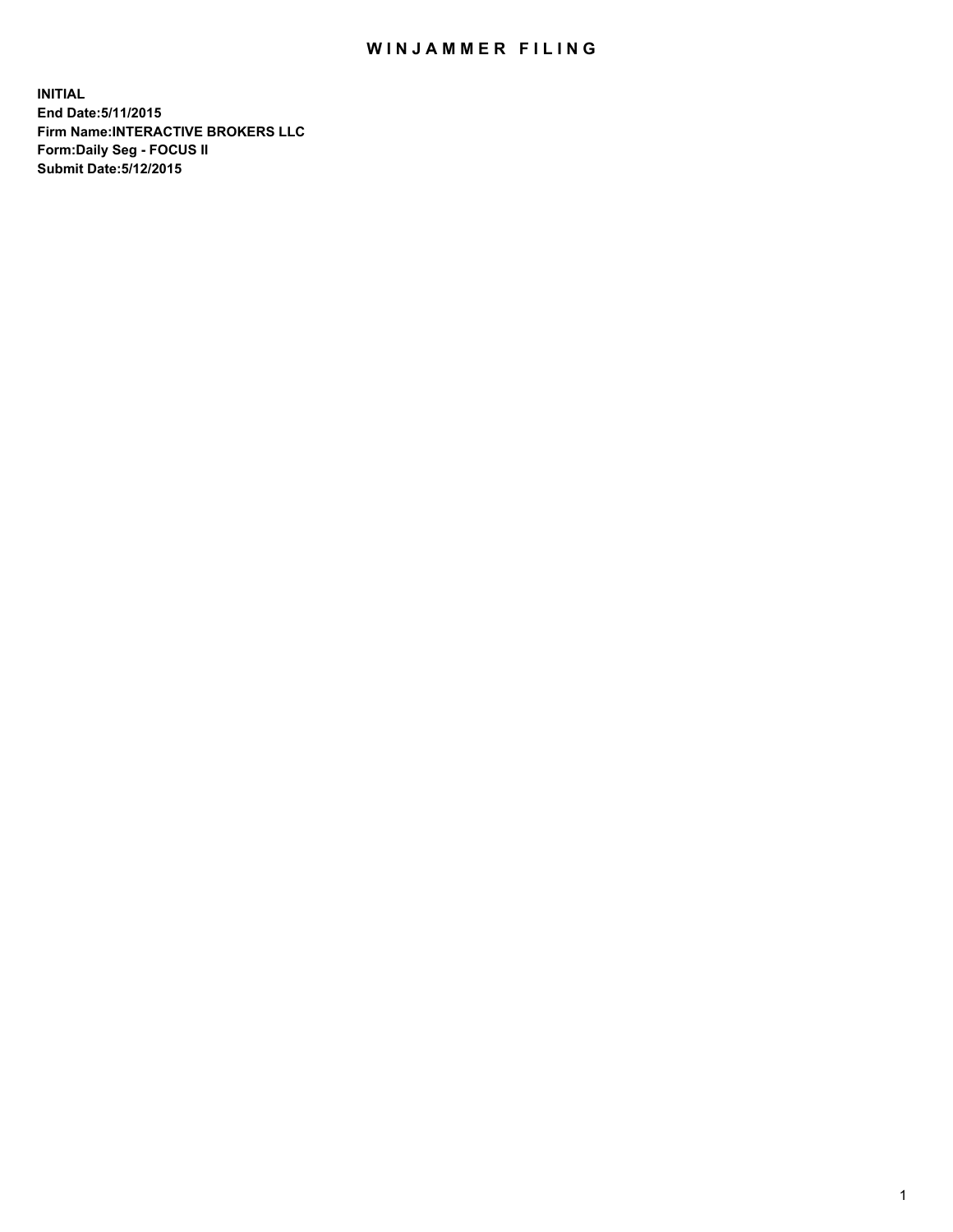## **INITIAL End Date:5/11/2015 Firm Name:INTERACTIVE BROKERS LLC Form:Daily Seg - FOCUS II Submit Date:5/12/2015 Daily Segregation - Cover Page**

| Name of Company<br><b>Contact Name</b><br><b>Contact Phone Number</b><br><b>Contact Email Address</b> | <b>INTERACTIVE BROKERS LLC</b><br><b>Michael Ellman</b><br>203-422-8926<br>mellman@interactivebrokers.co<br>$\underline{\mathbf{m}}$ |
|-------------------------------------------------------------------------------------------------------|--------------------------------------------------------------------------------------------------------------------------------------|
| FCM's Customer Segregated Funds Residual Interest Target (choose one):                                |                                                                                                                                      |
| a. Minimum dollar amount: ; or                                                                        | $\overline{\mathbf{0}}$                                                                                                              |
| b. Minimum percentage of customer segregated funds required:% ; or                                    | 0                                                                                                                                    |
| c. Dollar amount range between: and; or                                                               | 155,000,000 245,000,000                                                                                                              |
| d. Percentage range of customer segregated funds required between:% and%.                             | 00                                                                                                                                   |
| FCM's Customer Secured Amount Funds Residual Interest Target (choose one):                            |                                                                                                                                      |
| a. Minimum dollar amount: ; or                                                                        | $\overline{\mathbf{0}}$                                                                                                              |
| b. Minimum percentage of customer secured funds required:% ; or                                       | 0                                                                                                                                    |
| c. Dollar amount range between: and; or                                                               | 80,000,000 120,000,000                                                                                                               |
| d. Percentage range of customer secured funds required between:% and%.                                | 00                                                                                                                                   |
| FCM's Cleared Swaps Customer Collateral Residual Interest Target (choose one):                        |                                                                                                                                      |
| a. Minimum dollar amount: ; or                                                                        | $\overline{\mathbf{0}}$                                                                                                              |
| b. Minimum percentage of cleared swaps customer collateral required:% ; or                            | $\underline{\mathbf{0}}$                                                                                                             |
| c. Dollar amount range between: and; or                                                               | 0 <sub>0</sub>                                                                                                                       |
| d. Percentage range of cleared swaps customer collateral required between:% and%.                     | 0 <sub>0</sub>                                                                                                                       |
| Current ANC:on                                                                                        | 2,452,000,662 11-MAY-2015                                                                                                            |
| <b>Broker Dealer Minimum</b>                                                                          | 293,727,614                                                                                                                          |
| Debit/Deficit - CustomersCurrent AmountGross Amount                                                   |                                                                                                                                      |
| Domestic Debit/Deficit                                                                                | 2,270,323                                                                                                                            |
| Foreign Debit/Deficit                                                                                 | 6,453,8180                                                                                                                           |
| Debit/Deficit - Non CustomersCurrent AmountGross Amount                                               |                                                                                                                                      |
| Domestic Debit/Deficit                                                                                | 0 <sub>0</sub>                                                                                                                       |
| Foreign Debit/Deficit<br>Proprietary Profit/Loss                                                      | 0 <sub>0</sub>                                                                                                                       |
| Domestic Profit/Loss                                                                                  |                                                                                                                                      |
| Foreign Profit/Loss                                                                                   | $\overline{\mathbf{0}}$<br>$\underline{\mathbf{0}}$                                                                                  |
| Proprietary Open Trade Equity                                                                         |                                                                                                                                      |
| Domestic OTE                                                                                          | <u>0</u>                                                                                                                             |
| Foreign OTE                                                                                           | <u>0</u>                                                                                                                             |
| <b>SPAN</b>                                                                                           |                                                                                                                                      |
| <b>Customer SPAN Calculation</b>                                                                      | 1,339,999,091                                                                                                                        |
| Non-Customer SPAN Calcualation                                                                        | 21,405,944                                                                                                                           |
| <b>Proprietary Capital Charges</b>                                                                    | 0                                                                                                                                    |
| Minimum Dollar Amount Requirement                                                                     | 20,000,000 [7465]                                                                                                                    |
| Other NFA Dollar Amount Requirement                                                                   | 21,712,357 [7475]                                                                                                                    |
|                                                                                                       |                                                                                                                                      |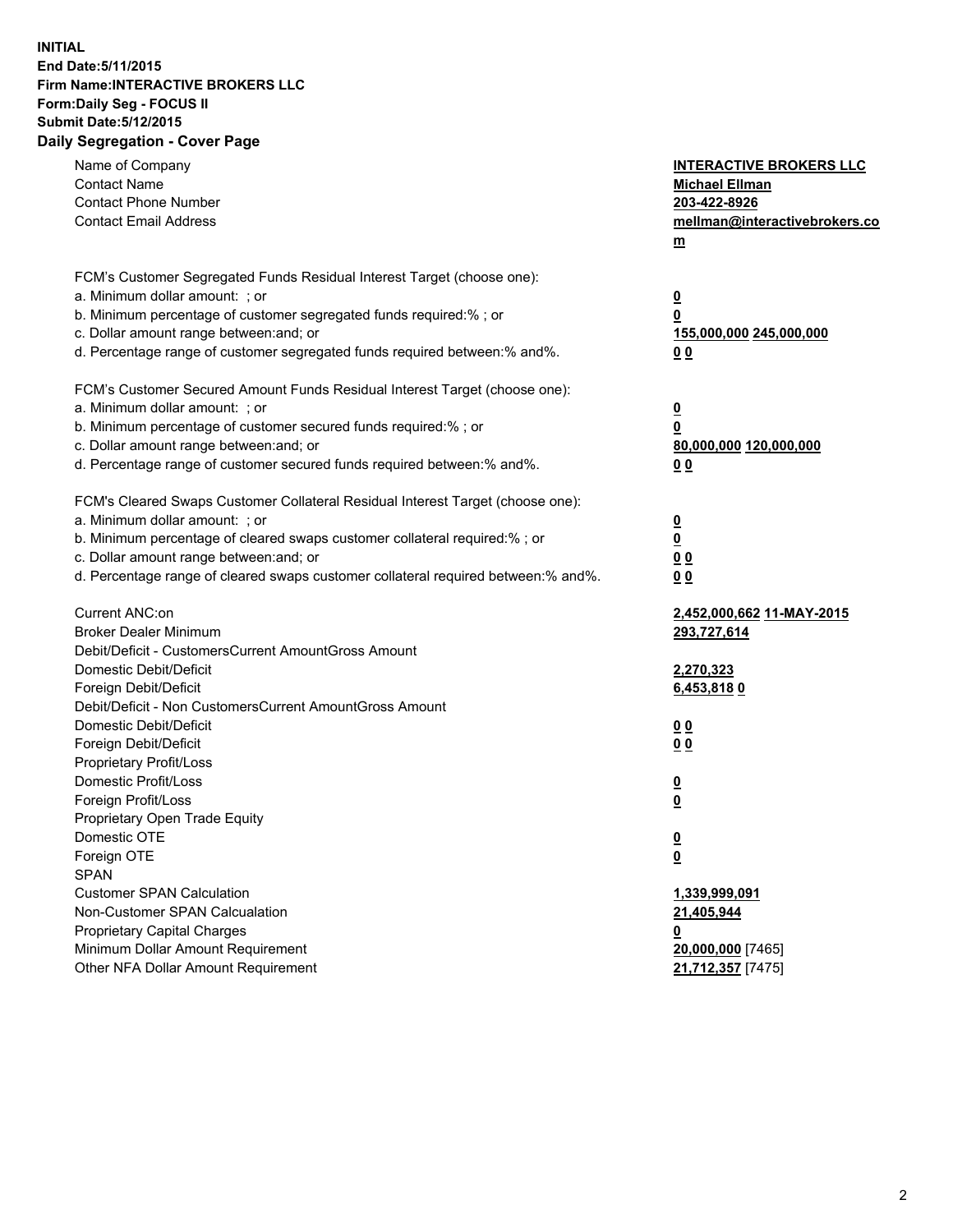## **INITIAL End Date:5/11/2015 Firm Name:INTERACTIVE BROKERS LLC Form:Daily Seg - FOCUS II Submit Date:5/12/2015 Daily Segregation - Secured Amounts**

|     | Foreign Futures and Foreign Options Secured Amounts                                         |                                   |
|-----|---------------------------------------------------------------------------------------------|-----------------------------------|
|     | Amount required to be set aside pursuant to law, rule or regulation of a foreign            | $0$ [7305]                        |
|     | government or a rule of a self-regulatory organization authorized thereunder                |                                   |
| 1.  | Net ledger balance - Foreign Futures and Foreign Option Trading - All Customers             |                                   |
|     | A. Cash                                                                                     | 539,426,007 [7315]                |
|     | B. Securities (at market)                                                                   | $0$ [7317]                        |
| 2.  | Net unrealized profit (loss) in open futures contracts traded on a foreign board of trade   | 4,600,449 [7325]                  |
| 3.  | Exchange traded options                                                                     |                                   |
|     | a. Market value of open option contracts purchased on a foreign board of trade              | 117,545 [7335]                    |
|     | b. Market value of open contracts granted (sold) on a foreign board of trade                | <u>-19,933</u> [7337]             |
| 4.  | Net equity (deficit) (add lines 1. 2. and 3.)                                               | 544,124,068 [7345]                |
| 5.  | Account liquidating to a deficit and account with a debit balances - gross amount           | 6,453,818 [7351]                  |
|     | Less: amount offset by customer owned securities                                            | 0 [7352] 6,453,818 [7354]         |
| 6.  | Amount required to be set aside as the secured amount - Net Liquidating Equity              | 550, 577, 886 [7355]              |
|     | Method (add lines 4 and 5)                                                                  |                                   |
| 7.  | Greater of amount required to be set aside pursuant to foreign jurisdiction (above) or line | 550,577,886 [7360]                |
|     | 6.                                                                                          |                                   |
|     | FUNDS DEPOSITED IN SEPARATE REGULATION 30.7 ACCOUNTS                                        |                                   |
| 1.  | Cash in banks                                                                               |                                   |
|     | A. Banks located in the United States                                                       | $0$ [7500]                        |
|     | B. Other banks qualified under Regulation 30.7                                              | 0 [7520] 0 [7530]                 |
| 2.  | Securities                                                                                  |                                   |
|     | A. In safekeeping with banks located in the United States                                   | 453,461,222 [7540]                |
|     | B. In safekeeping with other banks qualified under Regulation 30.7                          | 0 [7560] 453,461,222 [7570]       |
| 3.  | Equities with registered futures commission merchants                                       |                                   |
|     | A. Cash                                                                                     | $0$ [7580]                        |
|     | <b>B.</b> Securities                                                                        | $0$ [7590]                        |
|     | C. Unrealized gain (loss) on open futures contracts                                         | $0$ [7600]                        |
|     | D. Value of long option contracts                                                           | $0$ [7610]                        |
|     | E. Value of short option contracts                                                          | 0 [7615] 0 [7620]                 |
| 4.  | Amounts held by clearing organizations of foreign boards of trade                           |                                   |
|     | A. Cash                                                                                     | $0$ [7640]                        |
|     | <b>B.</b> Securities                                                                        | $0$ [7650]                        |
|     | C. Amount due to (from) clearing organization - daily variation                             | $0$ [7660]                        |
|     | D. Value of long option contracts                                                           | $0$ [7670]                        |
|     | E. Value of short option contracts                                                          | 0 [7675] 0 [7680]                 |
| 5.  | Amounts held by members of foreign boards of trade                                          |                                   |
|     | A. Cash                                                                                     | 208,993,501 [7700]                |
|     | <b>B.</b> Securities                                                                        | $0$ [7710]                        |
|     | C. Unrealized gain (loss) on open futures contracts                                         | 20,311,539 [7720]                 |
|     | D. Value of long option contracts                                                           | 117,551 [7730]                    |
|     | E. Value of short option contracts                                                          | -19,933 [7735] 229,402,658 [7740] |
| 6.  | Amounts with other depositories designated by a foreign board of trade                      | 0 [7760]                          |
| 7.  | Segregated funds on hand                                                                    | $0$ [7765]                        |
| 8.  | Total funds in separate section 30.7 accounts                                               | 682,863,880 [7770]                |
| 9.  | Excess (deficiency) Set Aside for Secured Amount (subtract line 7 Secured Statement         | 132,285,994 [7380]                |
|     | Page 1 from Line 8)                                                                         |                                   |
| 10. | Management Target Amount for Excess funds in separate section 30.7 accounts                 | 80,000,000 [7780]                 |
| 11. | Excess (deficiency) funds in separate 30.7 accounts over (under) Management Target          | 52,285,994 [7785]                 |
|     |                                                                                             |                                   |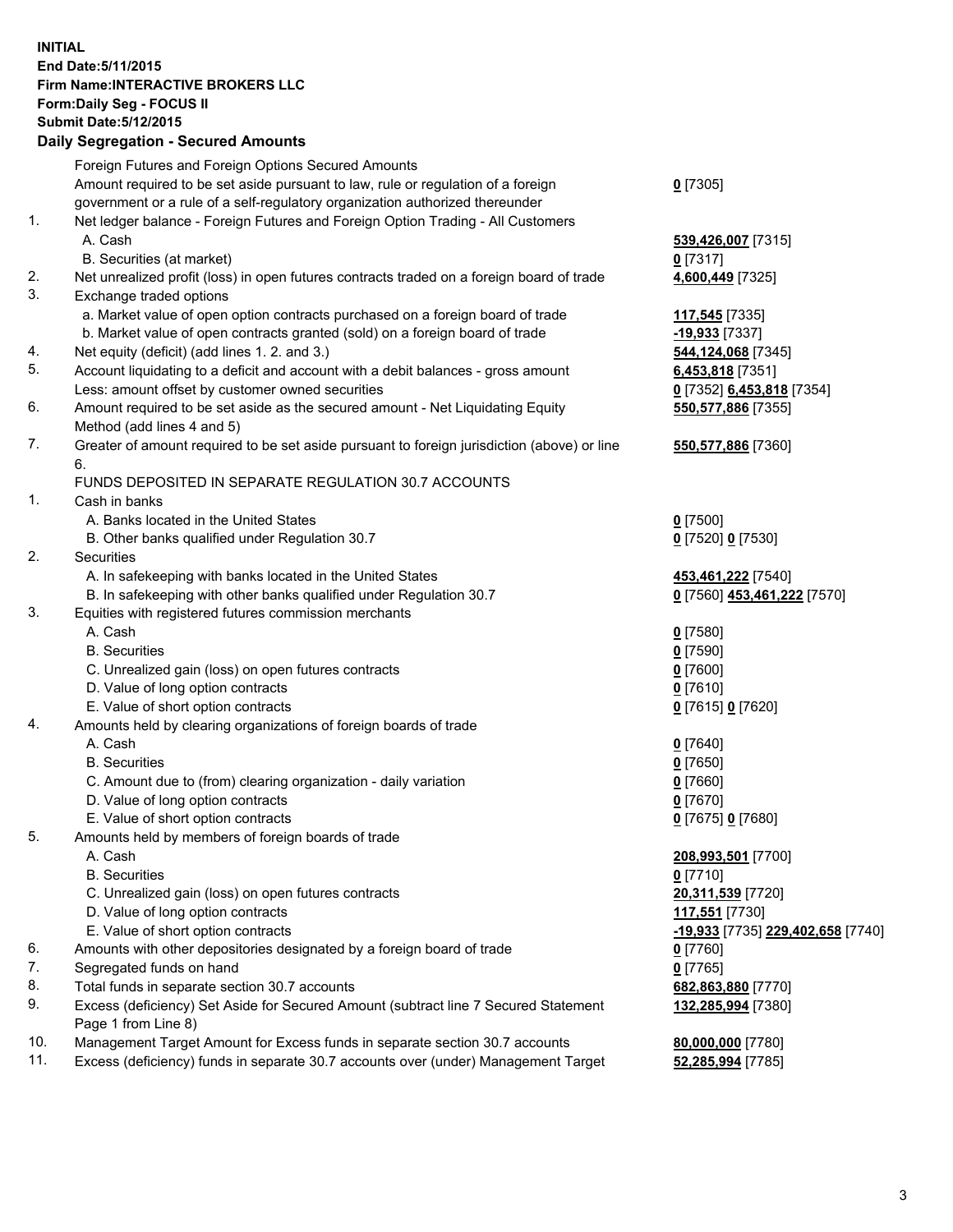**INITIAL End Date:5/11/2015 Firm Name:INTERACTIVE BROKERS LLC Form:Daily Seg - FOCUS II Submit Date:5/12/2015 Daily Segregation - Segregation Statement** SEGREGATION REQUIREMENTS(Section 4d(2) of the CEAct) 1. Net ledger balance A. Cash **2,624,786,971** [7010] B. Securities (at market) **0** [7020] 2. Net unrealized profit (loss) in open futures contracts traded on a contract market **-95,479,402** [7030] 3. Exchange traded options A. Add market value of open option contracts purchased on a contract market **112,110,681** [7032] B. Deduct market value of open option contracts granted (sold) on a contract market **-197,810,007** [7033] 4. Net equity (deficit) (add lines 1, 2 and 3) **2,443,608,243** [7040] 5. Accounts liquidating to a deficit and accounts with debit balances - gross amount **2,270,323** [7045] Less: amount offset by customer securities **0** [7047] **2,270,323** [7050] 6. Amount required to be segregated (add lines 4 and 5) **2,445,878,566** [7060] FUNDS IN SEGREGATED ACCOUNTS 7. Deposited in segregated funds bank accounts A. Cash **321,153,089** [7070] B. Securities representing investments of customers' funds (at market) **1,395,166,578** [7080] C. Securities held for particular customers or option customers in lieu of cash (at market) **0** [7090] 8. Margins on deposit with derivatives clearing organizations of contract markets A. Cash **15,460,604** [7100] B. Securities representing investments of customers' funds (at market) **111,391,076** [7110] C. Securities held for particular customers or option customers in lieu of cash (at market) **0** [7120] 9. Net settlement from (to) derivatives clearing organizations of contract markets **-603,401** [7130] 10. Exchange traded options A. Value of open long option contracts **2,670,208** [7132] B. Value of open short option contracts **-6,191,795** [7133] 11. Net equities with other FCMs A. Net liquidating equity **-71,505,162** [7140] B. Securities representing investments of customers' funds (at market) **863,155,469** [7160] C. Securities held for particular customers or option customers in lieu of cash (at market) **0** [7170] 12. Segregated funds on hand **0** [7150] 13. Total amount in segregation (add lines 7 through 12) **2,630,696,666** [7180] 14. Excess (deficiency) funds in segregation (subtract line 6 from line 13) **184,818,100** [7190] 15. Management Target Amount for Excess funds in segregation **155,000,000** [7194]

16. Excess (deficiency) funds in segregation over (under) Management Target Amount Excess

**29,818,100** [7198]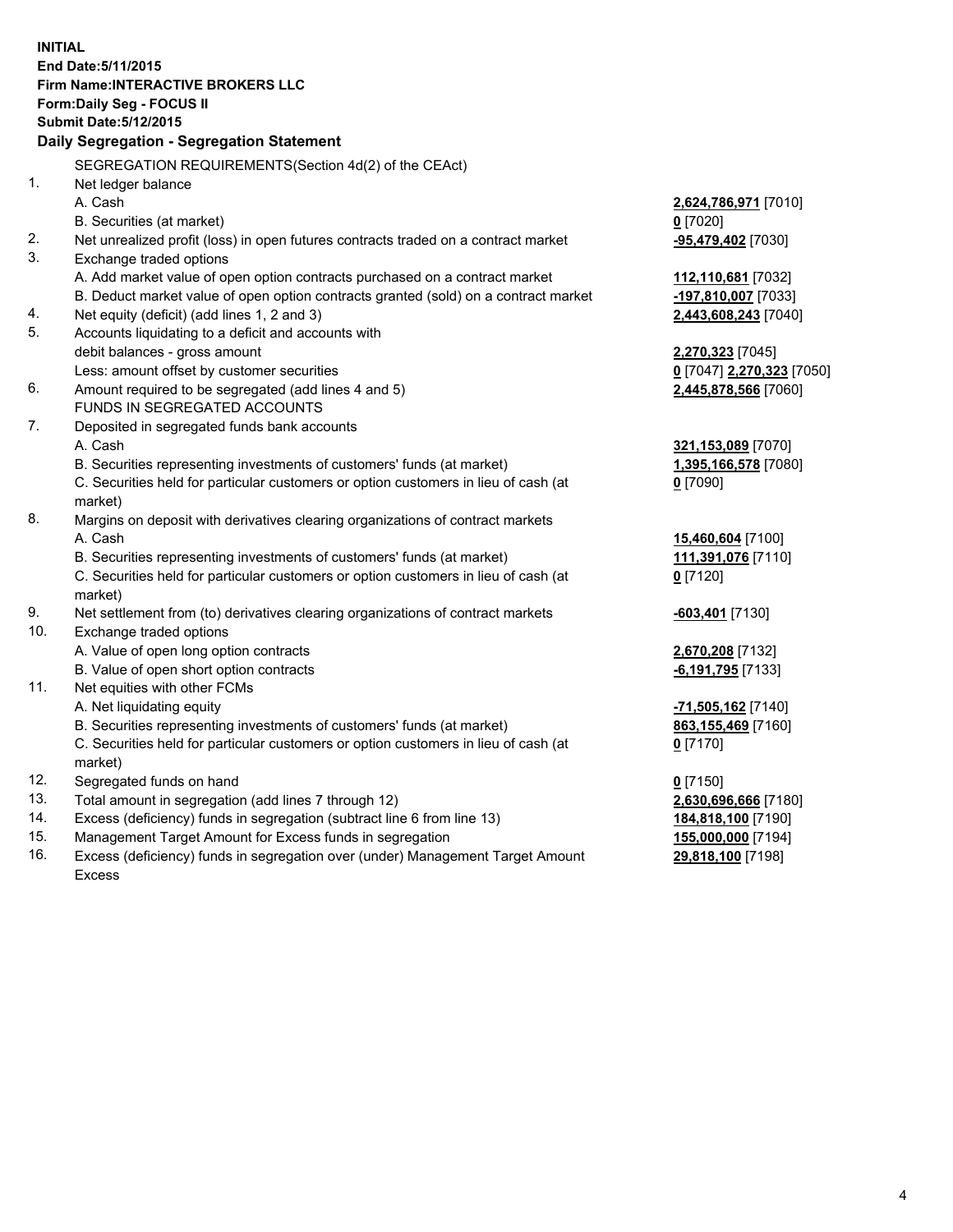## **INITIAL End Date:5/11/2015 Firm Name:INTERACTIVE BROKERS LLC Form:Daily Seg - FOCUS II Submit Date:5/12/2015 Daily Segregation - Supplemental**

| $\blacksquare$           | Total gross margin deficiencies - Segregated Funds Origin                              | 591,800 [9100] |
|--------------------------|----------------------------------------------------------------------------------------|----------------|
| $\blacksquare$           | Total gross margin deficiencies - Secured Funds Origin                                 | 249,892 [9101] |
| $\blacksquare$           | Total gross margin deficiencies - Cleared Swaps Customer Collateral Funds Origin       | $0$ [9102]     |
| $\blacksquare$           | Total gross margin deficiencies - Noncustomer and Proprietary Accounts Origin          | 0 [9103]       |
| $\blacksquare$           | Total number of accounts contributing to total gross margin deficiencies - Segregated  | 13 [9104]      |
|                          | <b>Funds Origin</b>                                                                    |                |
| $\blacksquare$           | Total number of accounts contributing to total gross margin deficiencies - Secured     | $9$ [9105]     |
|                          | Funds Origin                                                                           |                |
| $\overline{\phantom{a}}$ | Total number of accounts contributing to the total gross margin deficiencies - Cleared | $0$ [9106]     |
|                          | Swaps Customer Collateral Funds Origin                                                 |                |
| $\blacksquare$           | Total number of accounts contributing to the total gross margin deficiencies -         | $0$ [9107]     |
|                          | Noncustomer and Proprietary Accounts Origin                                            |                |
| $\blacksquare$           | Upload a copy of the firm's daily margin report the FCM uses to issue margin calls     |                |
|                          | which corresponds with the reporting date.                                             |                |

05.11.2015 Commodity Margin Deficiency Report.xls